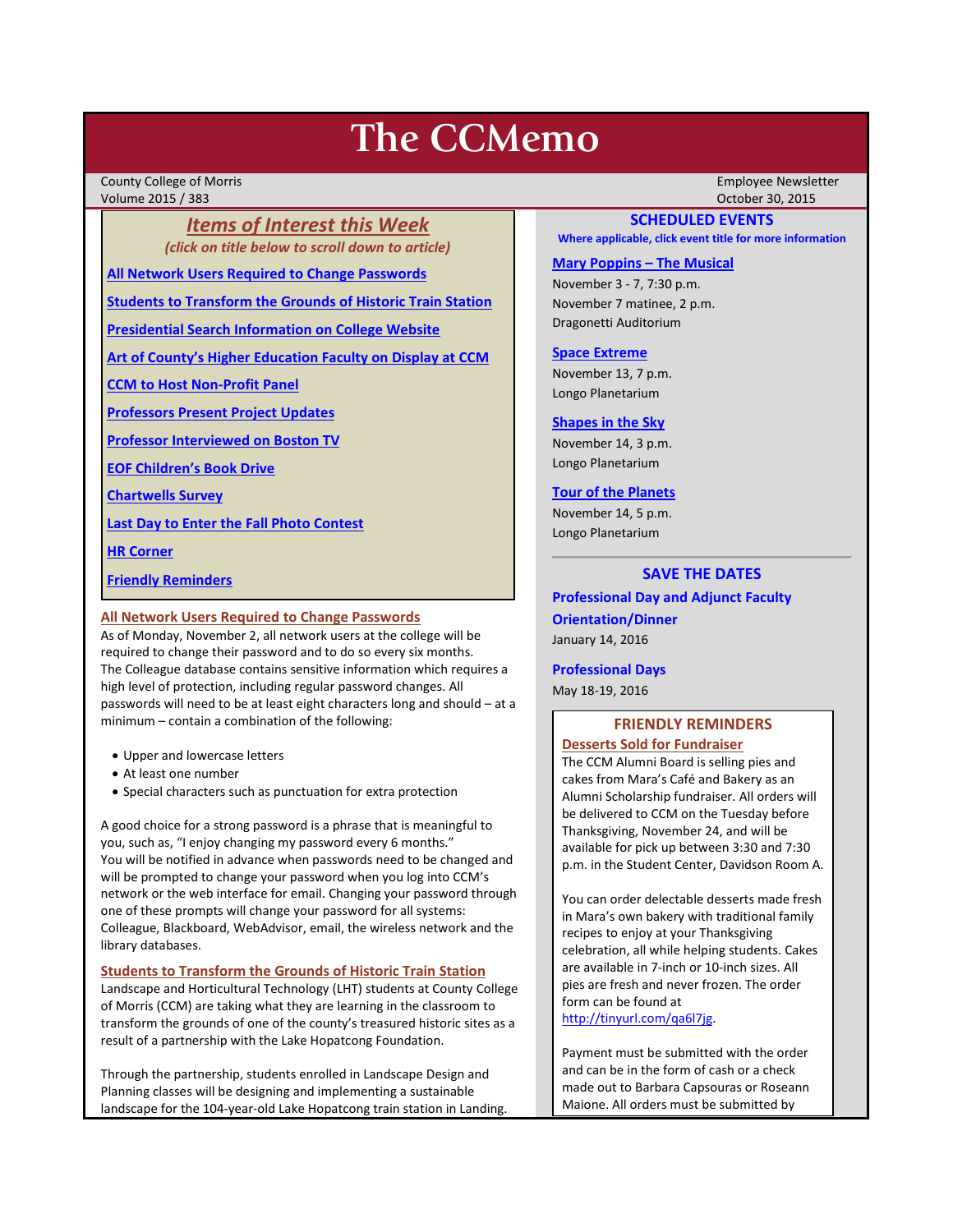The structure, once a whirl of activity when Lake Hopatcong was a resort community, was purchased late last year by the foundation. The foundation plans to both restore the structure and establish the grounds as an educational landscape filled with native and sustainable plants. When completed, the building will serve as the foundation's offices and as a cultural and educational center.

Donna Macalle-Holly, foundation grants and program coordinator, explained that the goal is for the landscape to serve as a resource for visitors to gain ideas about what to plant in their own gardens to make them more sustainable. Read more at [http://tinyurl.com/ol9rusu.](http://tinyurl.com/ol9rusu)



<span id="page-1-0"></span>**Presidential Search Information on College Website** To help keep the CCM community informed while the presidential search process is ongoing, a series of web pages have been created at [www.ccm.edu/president.](http://www.ccm.edu/president) The pages include the position profile, a page for updates as they are made available and a list of the members of the CCM Presidential Search Committee.

Search consultants from Isaacson, Miller are now engaged in an intensive recruitment effort, contacting potential candidates around the country to garner interest in and suggestions for the search with the purpose of building a deep and diverse pool for the search committee's consideration. This phase of the process is highly confidential, periodic updates will be given via email, as well as posted on the website.

The search committee welcomes any suggestions you might have with regard to potential candidates or others who might have suggestions. Please contact **msharoff@imsearch.com** with those suggestions.

## <span id="page-1-1"></span>**Art of County's Higher Education Faculty on Display at CCM**

Visual art professors from Morris County's colleges and universities have



joined together to hold a group exhibit, offering residents an opportunity to experience the range of talent that exists in the area's higher education community.

The Morris County Higher Education Invitational Exhibition will be held in the CCM Art Gallery from November 2 through January 22. A reception is scheduled for Thursday, November 5, in the gallery from 6 to 8 p.m.

The exhibition will feature paintings, ceramics,

sculpture, design, photography and graphic design pieces by both fulltime and adjunct faculty from CCM, Drew University, Fairleigh Dickinson Monday, November 9. All sales are final. More details about Mara's pies and cakes can be found a[t www.marascafe.com.](http://www.marascafe.com/) If you have questions, please contact Barbara Capsouras at ext. 5059.

## **CCM Foundation to Host Free Estate Planning Seminar**

In recent years, it has become increasingly more important for individuals to legally ensure their families are able to hold onto the assets they have spent a lifetime accumulating.

"Estate planning is about more than just saving taxes," says John Beyel, Esq., a partner with McElroy, Deutsch, Mulvaney & Carpenter, LLP of Morristown and an expert in wills, trusts and estates. "In the absence of a valid will at the time of your death, your assets will be distributed as determined by the state, not by you."

To help make the process less intimidating and easier to understand, Beyel will host a seminar on the fundamentals of estate planning on Thursday, November 12, from 7 – 8 p.m. at CCM. The event will be held in the Student Community Center, Davidson Room B. Attendees should park in Lots 5 or 6.

The educational session, sponsored by the CCM Foundation, is free to the public but reservations must be made in advance by Thursday, November 5, by calling 973-328 5058 or emailin[g kolsen@ccm.edu.](mailto:kolsen@ccm.edu) Read more a[t http://tinyurl.com/nhctsws.](http://tinyurl.com/nhctsws)

## **Upcoming EOF Halloween Events**

The CCM Educational Opportunity Fund (EOF) Student Alliance is also holding its 12th annual Halloween UNICEF Drive through Friday, November 6. You can pick up a box anytime from Cohen Hall, Room 211, and return filled boxes by the deadline date.

## **CCM Student's Story of Survival**

The story of holocaust survivor Eric Katzenstein, a former student at CCM, will be told on Thursday, November 5, at 12:30 p.m. in the Student Community Center, Davidson Rooms A and B. The program consists of a short film and a question and answer period with director Philippe Dumoulin, also a former CCM student.

## **Visual Arts Transfer Fair November 5**

CCM Transfer Services will be hosting a Visual Arts Transfer Information Fair on Thursday,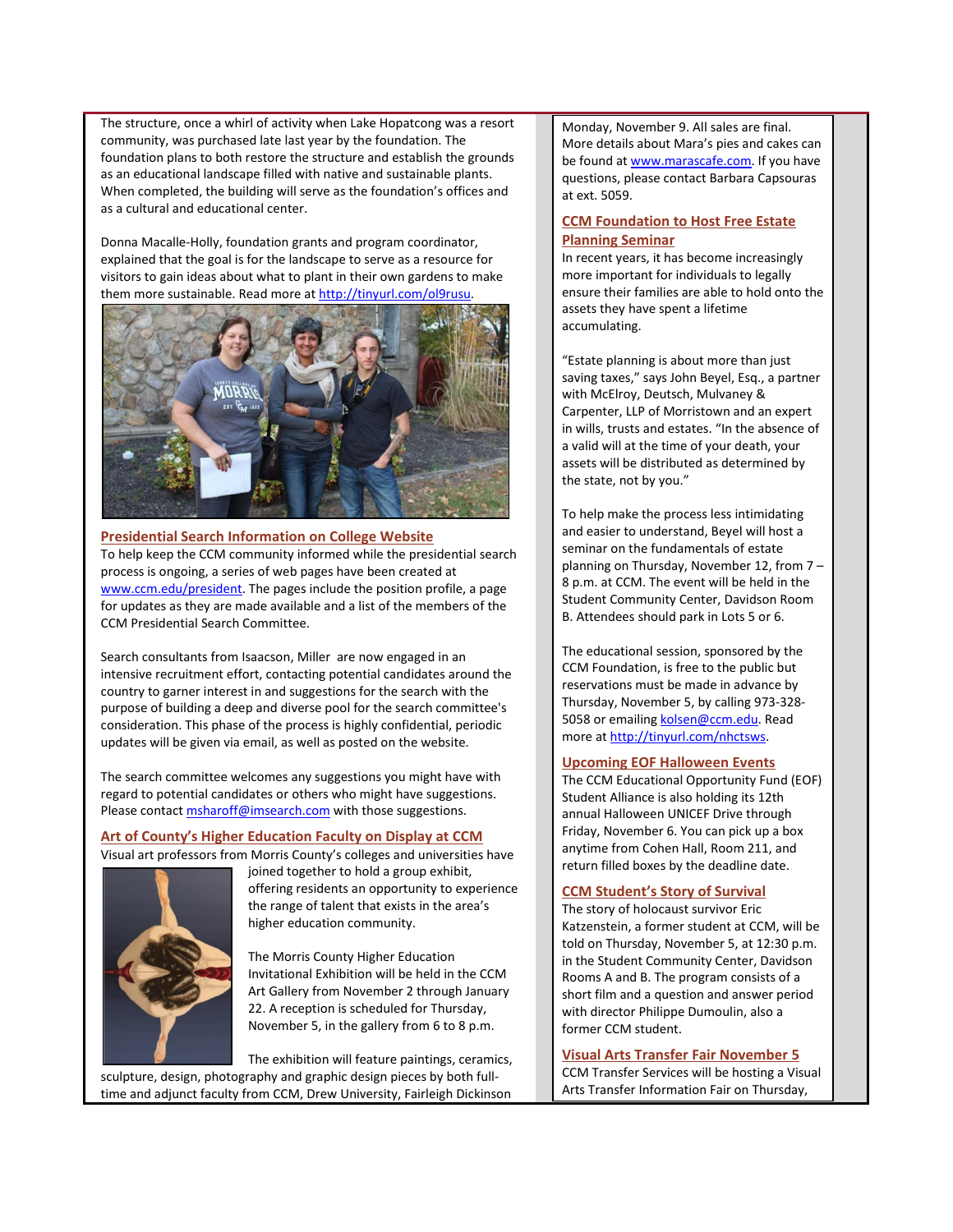University (FDU) and The College of Saint Elizabeth. Read more at [http://tinyurl.com/q5gh8yx.](http://tinyurl.com/q5gh8yx)

#### <span id="page-2-0"></span>**CCM to Host Non-Profit Panel**

On Friday, November 6, CCM will host a panel discussion and breakfast to examine the changing face of the non-profit industry in Morris County. The event, which begins at 7:30 a.m. in the Sherman H. Masten Learning Resource Center, Multi-Purpose Room, will feature Bill Byrnes, vice president of the F.M. Kirby Foundation; Ada Melendez-McGuinness, vice president and director of Community Development for Investors Bank; Wanda Sims, manager of Philanthropy and Community Development at Novartis Pharmaceuticals Corporation; and Steven Yagozinski, director for Realogy Charitable Foundation.

Register for the event by visiting [https://webadvisor.ccm.edu.](https://webadvisor.ccm.edu/) Once there, follow prompts to register as a continuing education guest and enter the course code # 88555. Call 973-328-5187, ext. 3, for assistance. Cost for attending is \$20. Guests should park in Lot 7. Read more at [http://tinyurl.com/o54t4w7.](http://tinyurl.com/o54t4w7)

## <span id="page-2-1"></span>**Professors Present Project Updates**



CCM Professors Keri Flanagan, Jenifer Martin and Jason Hudzik presenting updates to their National Science Foundation (NSF) grant project "Pathways of Applied Career Experience (PACE) Science Program in Biotechnology and Chemical Technology" at the 22nd NSF Advanced Technological Education Principal Investigators Conference in Washington, D.C., earlier this month. More than 850 people were in attendance.

#### <span id="page-2-2"></span>**Professor Interviewed on Boston TV**

Professor Sander Zulauf was recently invited to be the guest poet interviewed by Elizabeth Lund, former poetry editor of the Christian Science Monitor, on HCAM public television. The show aired last week in Hopkinton, MA, which is known for being the location of the starting line of the Boston Marathon. You can watch Zulauf's interview at [http://tinyurl.com/op5mvm8.](http://tinyurl.com/op5mvm8)

#### <span id="page-2-3"></span>**EOF Children's Book Drive**

The CCM Educational Opportunity Fund (EOF) is promoting children's literacy by participating in the Cops N' Kids Children's Book Drive. The drive runs Monday, November 9, through Friday, December 18. Employees can donate new or gently used children's books at the EOF office in Cohen Hall, Room 211, and the Campus Life office at the Student Community Center, Room 226. More information can be found at [http://tinyurl.com/ogjr7cw.](http://tinyurl.com/ogjr7cw)

<span id="page-2-4"></span>**Chartwells Survey**

November 5, from  $10:30$  a.m.  $-1$  p.m. in the Learning Resource Center, Multipurpose Room. Students will learn about their program options, the transfer admission process and meet campus representatives from Visual Arts Programs at local institutions. All Visual Arts faculty and students are encouraged to attend.

## **Faculty Development Grant Applications Due November 2**

Applications are now being accepted for the Louise and Samuel Olshan Endowment, which provides grants to faculty for professional development. The deadline is November 2. Awards range from \$50 to \$150 and defray the costs of memberships in professional organizations or attendance to professional organization meetings. Applications are open to full-time faculty. Adjunct faculty who have taught for at least 20 semesters are also eligible to apply. Department chairs and assistant chairs are not eligible. Application forms and grant eligibility rules can be found a[t http://www.ccm.edu/cte/grants.aspx.](http://www.ccm.edu/cte/grants.aspx) Applications should be submitted to Dr. Maureen Stivala in Henderson Hall, Room 210.

## **Library Book Group**

The CCM Library Book Group will be discussing three stories (including a turkey story – think Thanksgiving) and three essays on story telling by Mark Twain on Wednesday, November 25, at 12:30 p.m. in the library conference room. Read "A Fable," "Hunting the Deceitful Turkey" and "The McWilliamses and the Burglar Alarm" at [http://tinyurl.com/ckrth86.](http://tinyurl.com/ckrth86) Read "How to Tell a Story" and other essays at [http://tinyurl.com/m7s3lr2.](http://tinyurl.com/m7s3lr2) The club typically meets the last Wednesday of the month. Those with questions can contact ext. 5278.

#### **Fall Student Workshops**

The CCM Office of Counseling and Student Success is hosting multiple upcoming workshops that are designed to help students in a number of important areas. A full schedule of Fall Semester workshops can be found a[t http://tinyurl.com/nlbqlya.](http://tinyurl.com/nlbqlya) The following is a description of the next event.

#### **Vision Board**

**Tuesday, November 3, noon-2 p.m.; Student Community Center, Davidson Room B** This fun and creative workshop allows students to take time to think about life goals